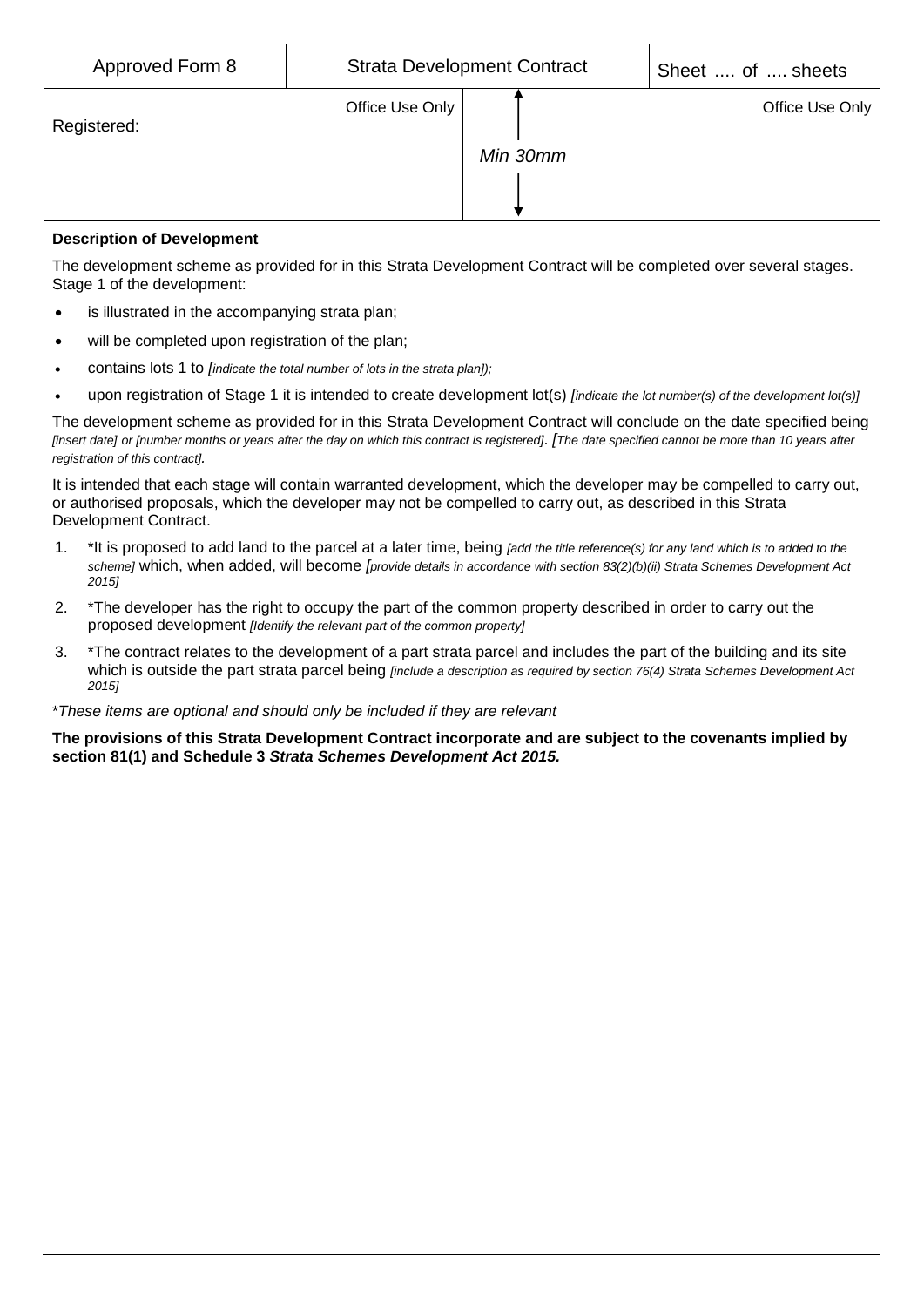|             | <b>Strata Development Contract</b> |          | <b>Sheet</b> | 0f | sheets          |
|-------------|------------------------------------|----------|--------------|----|-----------------|
| Registered: | Office Use Only                    | Min 30mm |              |    | Office Use Only |

# **Warranted Development – proposed development subject to a warranty**

*Development that the developer is permitted to carry out and may be compelled to carry out.*

*Each stage must be numbered consecutively beginning with Stage 2 (Stage 1 is the original plan).*

*The sub-headings (a) to (k) must be utilised for each stage of warranted development. If there is no warranted development, indicate this in lieu of the sub-headings.*

# **(a) Description of Development**

*Describe the development that will be carried out. Indicate the types of buildings proposed, the proposed uses of the lots in the buildings, the proposed building style and the proposed height and density of the buildings - reference may be made to the concept plan.*

# **(b) Common Property Amenities**

*Describe any common property amenities that will be provided - eg. swimming pool, tennis courts, barbecue area.*

# **(c) Schedule of Commencement and Completion**

- *Completion of this item is optional*
- *Specify when the building and related works are to be physically commenced and when the building and works will be fit for use and/or occupation by a lot owner.*

# **(d) Schedule of Lots**

*Indicate the number of lots proposed to be created in this stage. Do not identify the lot numbers.*

# **(e) Working Hours**

- *Completion of this item is optional*
- *Set out details of working hours subject to the standard laid down by the planning authority.*

#### **(f) Arrangements for Entry, Exit, Movement and Parking of Vehicles to, from and on the parcel during development and Permitted Uses of Common Property and Development Lots during development**

Set out details of access and construction zones and accompanying rights over common property and *development lots and parking on lots and common property during this stage of development.*

# **(g) Landscaping**

*Briefly describe the manner in which it is proposed to landscape the parcel in this Stage.*

# **(h) Schedule of Materials and Finishes**

*Indicate building materials and finishes.*

# **(i) Vertical Staging**

*If vertical staging is taking place* 

- *provide a description of the development*
- *Indicate insurance details.*

# **(j) Contribution to Common Property Expenses**

*Indicate the manner in which the developer's liability for common property expenses relating to the use or maintenance of common property in the scheme is to be determined (see clause 12(h) Strata Schemes Development Regulation 2016)*

# **(k) Proposed By-Laws, Management Agreements, Covenants, Easements or Dedications**

*Indicate any which will be registered in this stage.*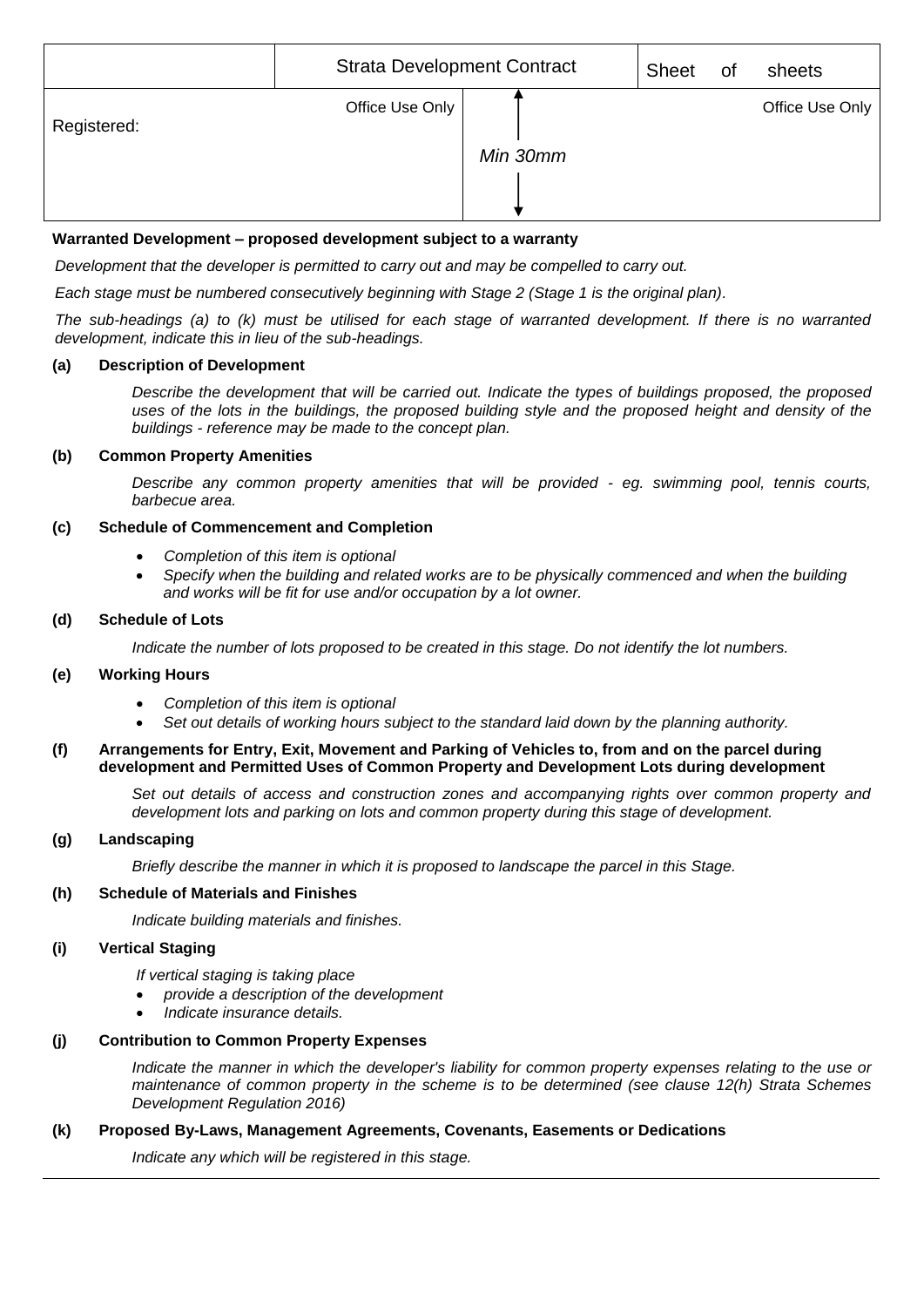|             | <b>Strata Development Contract</b> |          | <b>Sheet</b> | 0f | sheets          |
|-------------|------------------------------------|----------|--------------|----|-----------------|
| Registered: | Office Use Only                    | Min 30mm |              |    | Office Use Only |
|             |                                    |          |              |    |                 |

# **Authorised Proposals – proposed development not subject to a warranty**

*Development that the developer is permitted to carry out, but not compelled to carry out.*

*Each stage must be numbered consecutively beginning with Stage 2 (Stage 1 is the original plan).*

*The sub-headings (a) to (k) must be utilised for each stage of authorised proposals. If there are no authorised proposals, indicate this in lieu of the sub-headings.*

#### **(a) Description of Development**

*Describe the development that is proposed - indicate the types of buildings proposed, the proposed uses of the lots in the buildings, the proposed building style and the proposed height and density of the buildings reference may be made to the concept plan. It is not necessary to be specific – eg. It may be proposed that up to 20 one and two bedroom units be provided in a building of up to 6 storeys. The developer may vary the mix in accordance with market conditions.*

#### **(b) Common Property Amenities**

*Describe any common property amenities that will be provided - eg. swimming pool, tennis courts, barbecue area.*

# **(c) Schedule of Commencement and Completion**

- *Completion of this item is optional*
- *Specify when the building and related works are to be physically commenced and when the building and works will be fit for use and/or occupation by a lot owner.*

# **(d) Schedule of Lots**

*Indicate the maximum number of lots proposed to be created in this stage - eg. up to 20 lots. Do not identify the lot numbers.*

#### **(e) Working Hours**

- *Completion of this item is optional*
- *Set out details of working hours subject to the standard laid down by the planning authority.*

# **(f) Arrangements for Entry, Exit, Movement and Parking of Vehicles to, from and on the parcel during development and Permitted Uses of Common Property and Development Lots during development**

*Set out details of access and construction zones and accompanying rights over common property and development lots and parking on lots and common property during this stage of development.*

# **(g) Landscaping**

*Briefly describe the manner in which it is proposed to landscape the parcel in this Stage.*

# **(h) Schedule of Materials and Finishes**

*Indicate building materials and finishes.*

# **(i) Vertical Staging**

*If vertical staging is taking place;*

- *provide a description of the development*
- *Indicate insurance details.*

# **(j) Contribution to Common Property Expenses**

*Indicate the manner in which the developer's liability for common property expenses relating to the use or maintenance of common property in the scheme is to be determined (see clause 12(h) Strata Schemes Development Regulation 2016).*

# **(k) Proposed By-Laws, Management Agreements, Covenants, Easements or Dedications**

*Indicate any which may be registered in this stage.*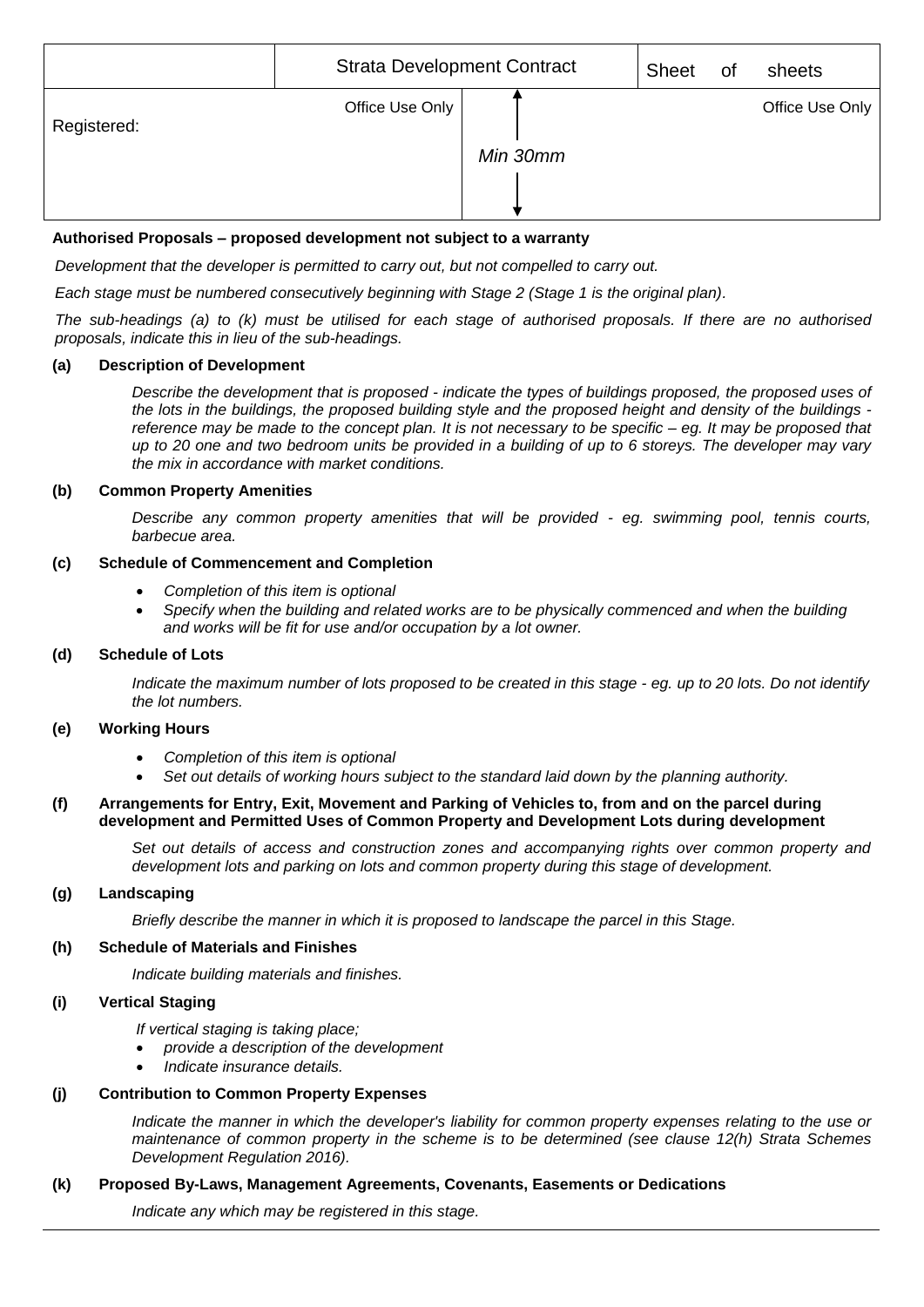|             | <b>Strata Development Contract</b> |          | <b>Sheet</b> | <b>of</b> | sheets          |
|-------------|------------------------------------|----------|--------------|-----------|-----------------|
| Registered: | Office Use Only                    | Min 30mm |              |           | Office Use Only |

Concept Plan for Stage ...............subdivision of developments lot(s) .............................................

*Provide plans and drawings on the concept plan sheet(s) illustrating separately the sites proposed for, and the nature of, the buildings and works that would result from the carrying out of all permitted development, and identifying which is warranted development, including:*

- *(a) the location of buildings proposed to be erected or retained on the parcel*
- *(b) elevations and sections of those buildings and their external finishes and heights*
- *(c) perspectives of those buildings*
- (d) *the proposed finished levels of the land in relation to roads and those buildings*
- *(e) any additional land that may be added to the scheme*
- *(f) any vertical staging*

*Add as many sheets as required for the description of the development*